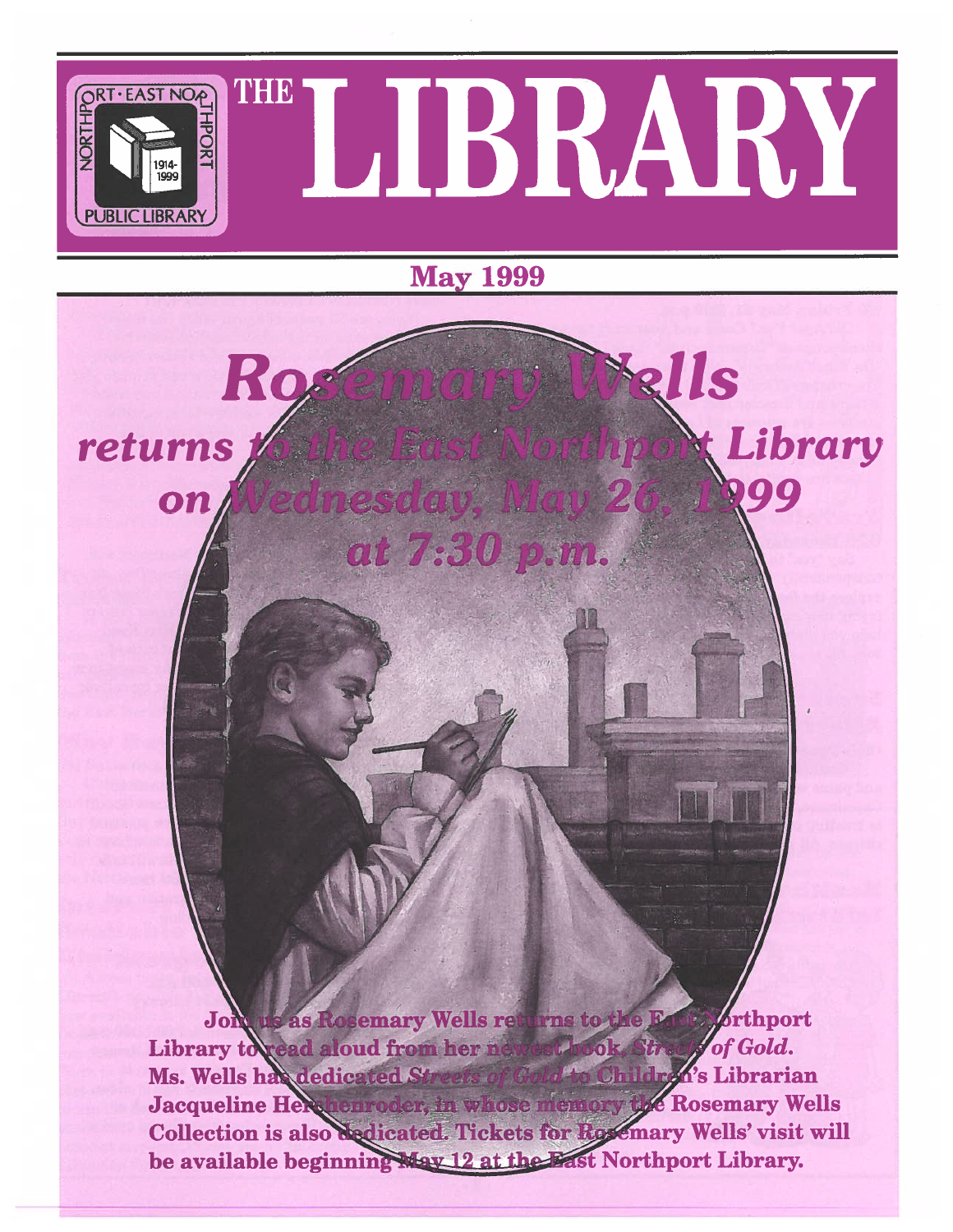## FOR ADULTS

#### SPENT: A Musical Review About Growing Older

#### in America

#### (N) Friday, May 21, 8:00 p.m.

Old Age? Fun? Come and hear such tongue-incheek songs as "Organ Recital," "Late Life Love," and "On Top of Arthritis"—and then decide for yourself The creators of this comical review are writer Doris Willens and director Lois Stein. The performers—all seniors—are veterans of Long Island musical produc tions: Fred Battline, Jacqui Chaskel, Cooky and Lenny Klein, Peggy Silberling, and Sandy Enzer. Free tickets are available May 1 at both libraries.

#### Traveling Solo

#### (EN) Thursday, May 20, 7:30 p.m.

Say "yes" to life by freeing yourself to travel independently. Marge Rivera, <sup>a</sup> retired teacher, will explore the fears that often hold people back from trying new experiences on their own. Ms. Rivera will help you discover the joys and benefits of traveling solo. All are welcome.

#### Senior Health: Alternative Treatments

#### (EN) Thursday, May 6, 7:30 p.m.

Would you like to overcome many of your aches and pains without the use of drugs or surgery? Mark Capodanno, D.C., will explore alternative approaches to treating common ailments of today's active senior citizens. All are welcome.

#### Health Insurance Information, Counseling



### & Assistance

(N) Thursday, May 13, 1:00-4:00 p.m.

HIICAP-trained counselors answer questions about Medicare, HMOs, and supplemen tary health insurance. Call 261-6930 to make an appointment.

#### Senior Citizen Mobile Office

Thursday, May 27, 10:30 a.m.-12 noon and 1:00-2:30 p.m. (East Northport Library Parking Lot)

If you are 60 years of age or older you may qualify for some of the many benefits available through the Suffolk County Senior Citizen Mobile Information Office. Representatives can provide you with Senior I.D. Cards and information and refer rals on veterans' benefits, employment, nutrition, and more. All are welcome to make use of this informative service.

#### Power of Attorney & Health Care Proxy

(EN) Monday, May 3, 2:00 p.m. Attorney Winter Brook Ryan of Northport will be our gues<sup>t</sup> speaker for Decision Making Day, an annual event sponsored by the New York State Bar Association. This year's program addresses Powers ofAttorney and Health Care Proxies. Miss Ryan will provide information and samples of both of these important documents and will offer assistance on how to complete them. Please register by calling the East Northport Library at 261-2313.

#### Senior PC 201

#### (N) Monday, May 10, 3:00 p.m.

Ron Richards is back! Computer consultant Ron Richards tells you all you need to know about today's computers, what they do and how you can have fun with them without going back to school. In easy-to-understand terms, Mr. Richards will talk about Windows98, the Internet, and lots more. There will be a computer for demonstration and time for your questions. All are welcome.

#### S5IAlive Driver Program

(N) Monday, May 24, 9:30 a.m.-4:00 p.m. Register May <sup>1</sup> at the Northport Library

(EN) Thursdays, May 27 & June 3,7:00-11:00 p.m. Register May <sup>8</sup> at the East Northport Library

AARP's Mature Driver Program is open to district residents who are 50 years of age or older. There is an \$8 fee payable to AARP by check or money order only. Please bring your library card to registration.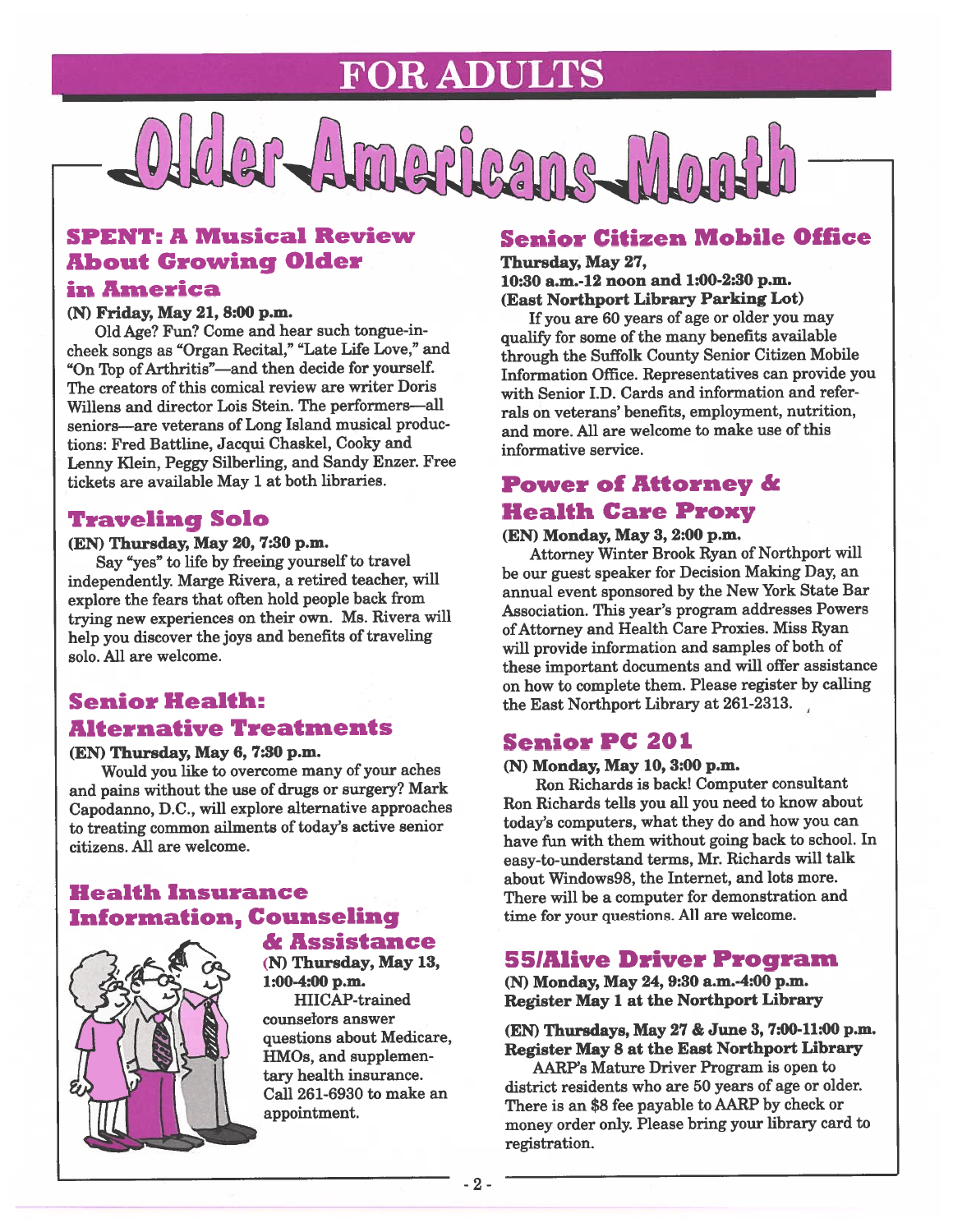## FOR ADULTS

#### Organic Horticulture

(N) Wednesday, May 5, 7:00 p.m.

All are welcome to this informative work

shop cosponsored by Northport Village. Jeff Frank, Long Island's leading exper<sup>t</sup> on organic horticulture, will share information on the health benefits of organic lawn, garden and tree care, and provide tips on low cost, low maintenance gardening techniques.

 $\overline{2}$ 

#### Poets Night & Open Reading

(EN) Friday, May 28, 7:30 p.m.

Enjoy the performance artistry of this month's featured poet, Kate Kelly. Please bring your own verse to share during our open reading time.

#### Poetry Workshop & Reading

(N) Saturdays, May 1, 15, 22 & 29, 2:00-4:00 p.m. Our peer review workshop continues this month. New members are always welcome.

#### (N) Saturday, May 8, 2:00-4:00 p.m.

Linda Opyer, <sup>a</sup> teacher and widely-published poet, will be our gues<sup>t</sup> reader this month. All are welcome.



toLongwood **Gardens** June 22, 1999

Departure: 8:00 a.m. from the Laurel Ave. School parking lot (across from Northport Library) **Return:** 8:30 p.m.

Cost: \$54 per person (checks only; payable to Northport-East Northport Public Library; non-refhndable)

Itinerary: Exquisite flowers, majestic trees, and opulent architecture are yours to enjoy at Longwood Gardens in Kennet Square, PA. Lunch is included at the beautiful glass-enclosed Terrace Cafe.

Register in person (limit 2 on first day of ticket sale) at the Northport Library beginning May 15.

#### Home Study for High School Equivalency & ESL

#### (EN) Tuesday, May 4, 6:00-9:00 p.m.

Representatives from Western Suffolk BOCES will describe opportunities for adults to study English as a Second Language at home and to prepare for the GED test. Both of these BOCES orientation programs are free of charge to students. To register please call the East Northport Library at 261-2313.

#### Defensive Driving

(EN) Tuesday, May 25 & Tuesday, June 1, 7:00-10:00 p.m. **Fee: \$30** 

Applications for this six-hour course may be picked up at either Library beginning May 8.



#### Friday Movies

#### The Horse Whisperer

(N) Friday, May 7, 2:00 p.m.

Robert Redford stars as Tom Booker, <sup>a</sup> man with the mystical power to tame wild horses and heal broken spirits. Rated PG-13. 169 min

#### Odd Couple II

(N) Friday, May 21, 2:00 p.m.

Felix and Oscar are together again, enroute to the wedding of Oscar's son to Felix's daughter.  $\rm Rated~PG$ -13.  $97~\rm min$ 

#### Novel Ideas

(N) Friday, May 14, 1:00 p.m. (N) Monday, May 17, 7:00 p.m.



This month we will take <sup>a</sup> look at The Dark Room by Minette Walters. Please call discussion leader Dodie Giliman at 261-6930 if you would like to join this group.

#### Book & Sandwich (W)rap

(N) Tuesday, May 4, 7:00 p.m. (EN) Thursday, May 6,1:00 p.m.

In honor of Mother's Day, our group will be taking a look at short stories about mothers. We will discuss "Madison at 69th, <sup>a</sup> Fable," "Significant Moments in the Life of My Mother," and "Friend of My Youth." To join us, call Rosalie Toja or the Reference Depart ment at 261-6930.

-3-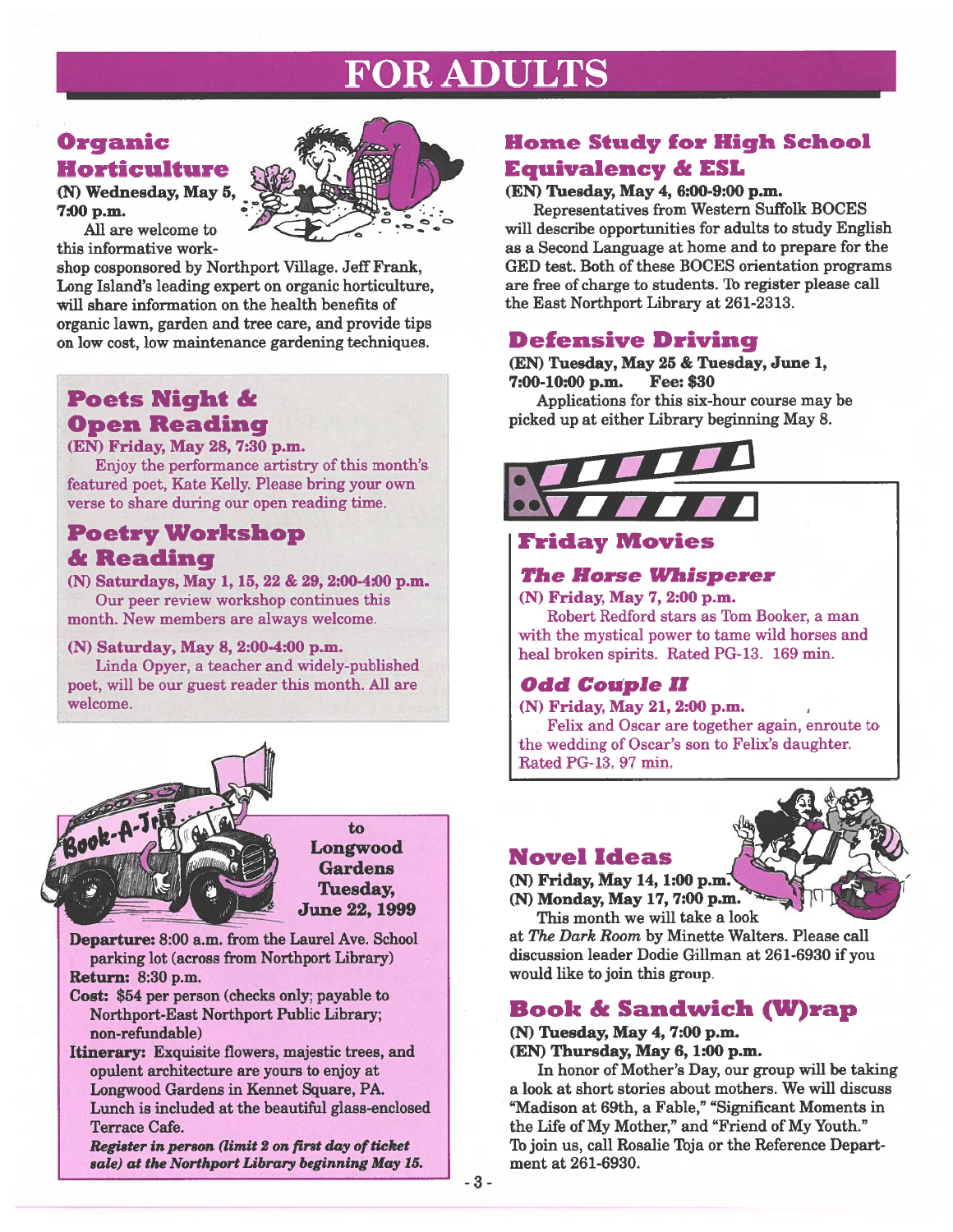## FOR ADULTS

#### <u>"When I Give I Give Myself</u>"

#### Walt Whitman

The Greeks defmed philanthropy as loving humanity. All of us experience the philanthropy of others as we walk through the Libraries at Northport and East Northport. The polished granite countertops of the circulation desks, the grapevine wreath, the flourishing plants and weekly flower arrangements, the endearing bear sculpture, the crewelwork sampler of the old East Northport Library, the fabric painting of the new East Northport Library, the children's Imagination Center and Friendship Seating, the framed Ramona poster, the outdoor flower pots at East Northport, the classic books-on-tape collection, our American flags. These are just some of the many contributions made to the Library. We thank all of those whose gifts make these buildings warm and personal spaces that are welcoming and central to the life of the community. It takes <sup>a</sup> village to raise <sup>a</sup> child; it takes <sup>a</sup> community to create <sup>a</sup> library.

#### New York State Honors Veteranswith Special Publication

The New York State Assembly has published a comprehensive bibliog raphy of print and online resources entitled  $\bm{H}$ ow It Was: The Tears and Triumphs ofMen and **Women at War.** Produced with the assis tance of the New York State Library, this

"With a new century and new millennium just ahead, it is im perative that we reflect on the service and sacrifice of veterans. These were ordinary men and women who did extraordinary things out of sense of duty, honor and patriotism. Their compelling stories, which have been assembled here, ought to be an inspiration and example to all Americans."

valuable resource for adults and children is available at both the Northport and East Northpor<sup>t</sup> Libraries.



#### Speaking of Writing Author Visit

M.E. Kerr, 1993 recipient of the Margaret A. Edwards Award for her lifetime achievement in writing for young adults, pays her third visit to the



Library's Speaking of Writing Program on May 20, 1999. Kerr is one of many honored Young Adult authors—among them Walter Dean Myers, Richard Peck, and Caroline B. Cooney—who have come to the Library's Community Room in May to speak about writing.

Ms. Kerr will speak to <sup>a</sup> packed audience of students selected from the district's middle schools. Kerr will autograph copies of her books which the students read before attending the program. This popular program is eagerly awaited by these students.

Ms. Kerr, a Long Islander living in East Hampton, sees a real distinction in writing for young adults, who are concerned with the basics of making and losing friends and wondering what to do with their lives. Kerr says, "My job as <sup>a</sup> writer of books for young people is to entertain them, hoping they will want to come back for more."

#### Books, Bytes & Beyond 1999

When M.E. Kerr appears at the Library, she will meet the Library's YA Book Reviewers. Their compilation of reviews, *Books, Bytes and Beyond 1999*, is published to coincide with her visit. Hard-working reviewers William Brennan, Marisa Glashow, Brian Hartough, Justin Hartough, Katie Higgins, Danny Hyun, Jerilyn Libby, Caitlin Morrissey, Kate Parmenter, Danielle Saudino, Elena Spuhler, and James Worsdale will be guests at <sup>a</sup> lunch in the Library with Ms. Kerr.

#### New York State Young Boaters License Course



New York State and the Town of Huntington require boat operators ages ten through eighteen to possess <sup>a</sup> NYS Young Boaters License. YA Services offers the official boating safety course conducted by the U.S. Coast Guard Auxiliary. Upon successful completion of this eight-hour course, you will receive the official certificate, identification, and patch from the auxiliary. The course and license include the now mandatory instruction on the use of personal watercraft.

Young boaters should register for this free program beginning May 18 at the Northport Library. Registration is limited and district residents are given preference.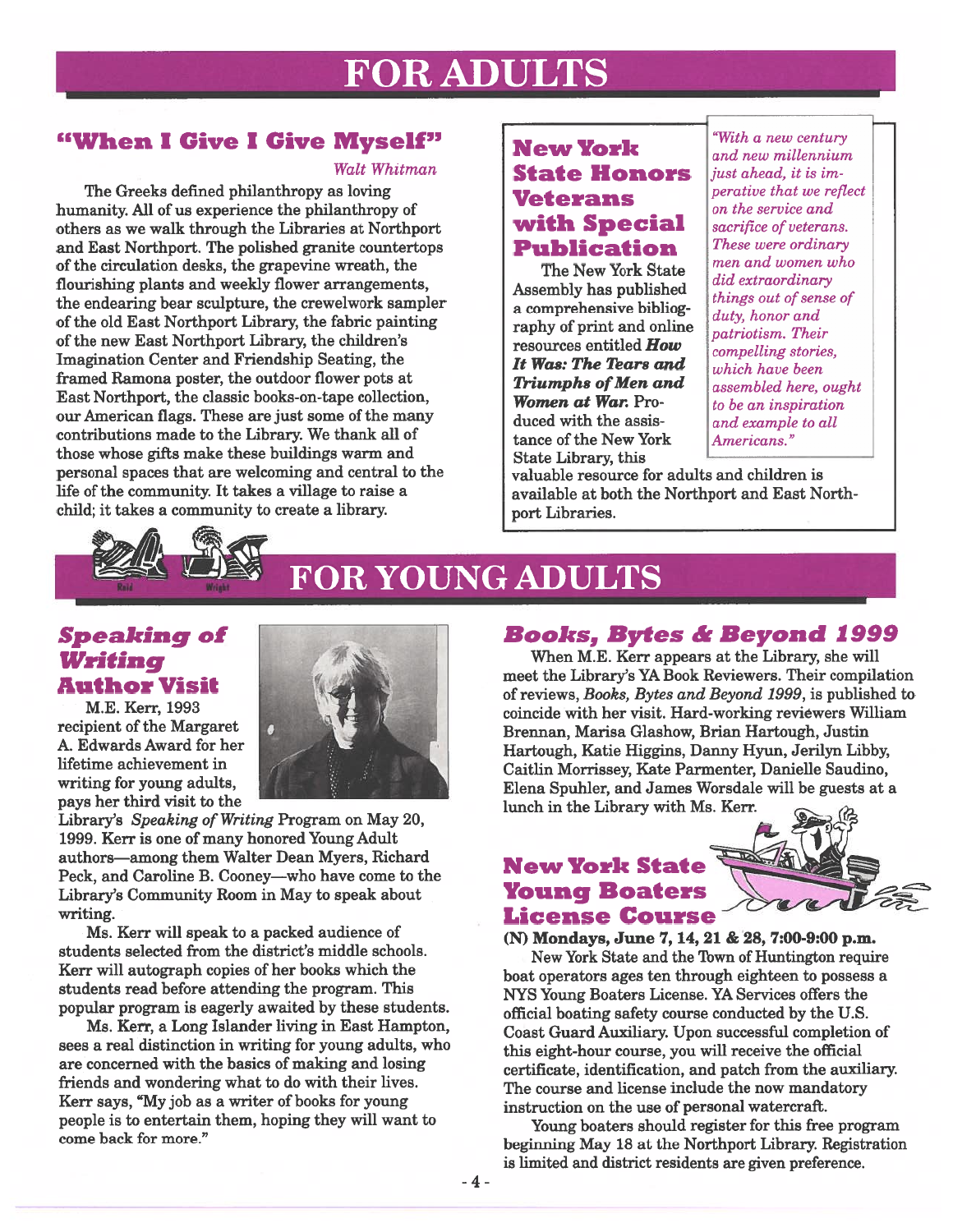# FOR CHILDREN The Bookmar



#### $i$ BbY Exhibit ofInternational Board on Books for Young People Honour List

The Northport-East Northport Public Library has been desig nated as one of several sites nationwide to exhibit the International Board on Books for Young People (IBBY) 1998 Honour List. The exhibit can be seen in the Museum Cove at the Northport Library throughout the month of May.

The International Board on Books for Young People Honour List is <sup>a</sup> biennial selection of outstanding, recently published books honoring writers, illustrators and translators from 62 member countries. The 1998 Honour List includes 119 books in 30 different languages: 47 books are honored for writing, 38 for illustra tion, and 34 for translation. The books included in the exhibit represen<sup>t</sup> the best in children's literature from each member country.

To complement the IBBY Honour List Exhibit, the Library will display a collection of international literary character dolls from the collection of Grace Hanley, <sup>a</sup> member of the IBBY U.S. National Section.

The public is invited to a reception to highlight the IBBY Honour List Exhibit which will be held at the Northport Library on Thursday, May 6 at 7:30 p.m.

Stop by the Library and pick up May's bookmark by Brooke Taylor Catanzano. A reading list, compiled by our Children's Librarians, is on the back.



#### Toilet Learning

(EN) Monday, May 10, 7:30 p.m.

Is your child ready to begin toilet learning? Parent educator Leah Dombroff from the Cornell Cooperative Extension will presen<sup>t</sup> an informative program on this topic. Registration begins May 3 at the East Northport Library.

### May Day Festivities

(N) Saturday, May 22, 10:00 a.m. Children ages 4 and up will celebrate

spring customs from around the world. Our program will begin in the Museum Cove and culminate outside with <sup>a</sup> may pole dance. Registration begins May 8 at the Northport Library.

#### Internet AccessAvailable inChildren's Services

Access to the Internet through the Library's new Youth Services home page is now available in the Children's Services Department. Children and parents must complete the Internet Access Agreement Form in person in either the East Northpor<sup>t</sup> or Northport Children's Room in order to use the Internet at the Library You may also access our Youth Services page from home at anytime. Please see <sup>a</sup> Children's Librarian for details.





#### Rosemary Wells dedicates Streets of Gold

Rosemary Wells' new book, Streets of Gold, is based on the actual journal of twelve-year-old Mary Antin, who emigrated from Russia to Boston in 1894. Drawing upon Mary's account, Rosemary Wells dramatically illuminates the sorrow of leaving behind the familiar—family, language, customs—and the joy of becoming par<sup>t</sup> of <sup>a</sup> new world. Illustrator Dan Andreasen's paintings capture the contrasts between Mary's old home and her new one, heightening our understanding of both her struggles and her remarkable achievement.

Rosemary Wells has dedicated Streets of Gold to Jacqueline Herchenroder, Children's Librarian, in whose memory the Rosemary Wells Collection is also dedicated. On Wednesday, May 26, 7:30 p.m., at the East Northport Library, Rosemary Wells will read from Streets of Gold. The Friends of the Library will have autographed copies of Streets of Gold for purchase as well as other popular titles by Rosemary Wells, including her Yoko, McDuff, and Max books.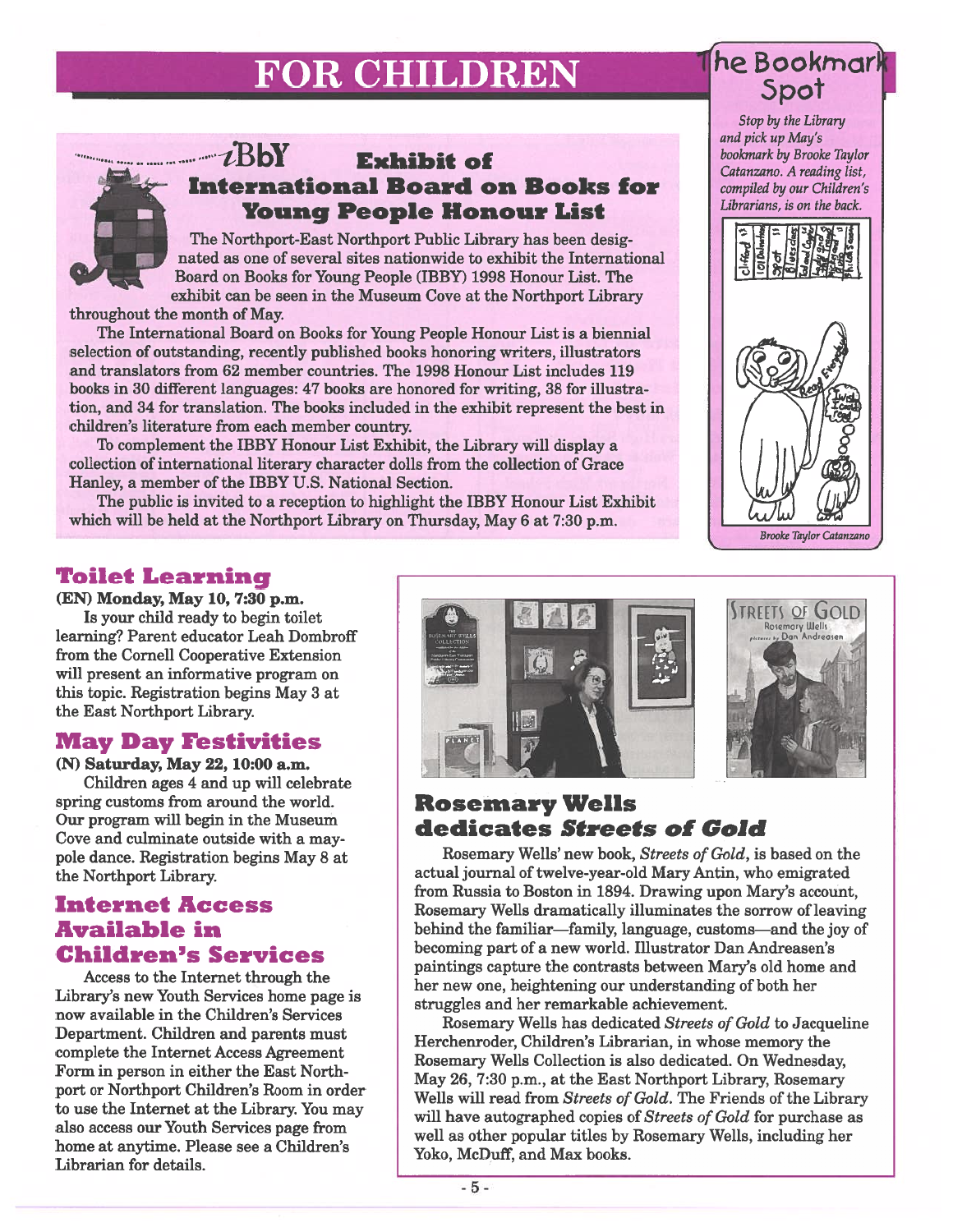**Thank You!** Thank You!

overwhelmingly approved by voters. We are pleased overwhelmingly approved by voters. We are pleased On April 13 the 1999/2000 Library Budget was On April 13 the 1999/2000 Library Budget was to welcome your newly elected Library Trustee, Bill Martin, whose term will commence July 1. to welcome your newly elected Library Trustee, Bill Martin, whose term will commence July 1.

The Library Board of Trustees The Library Board ofTrustees Very truly yours, Very truly yours,

Northport: Arrangement courtesy of Flower Basket.

Northport: Arrangement courtesy of Flower Basket.



.<br>م

| Sun.                                | Monday                                                                                                                                                                                                                                                                                                                                                                                                       | Tuesday                                                                                                                                                                                                                                                                                    | $\sum_{i=1}^{n}$<br>Wednesda                                                                                                                                                                                                    | Thursday                                                                                                                                                                                                                                                                                                                                                                                                       | Friday                                                                                                                                                                                                                                        | Saturday                                                                                                                                                                                                                                                                                       |
|-------------------------------------|--------------------------------------------------------------------------------------------------------------------------------------------------------------------------------------------------------------------------------------------------------------------------------------------------------------------------------------------------------------------------------------------------------------|--------------------------------------------------------------------------------------------------------------------------------------------------------------------------------------------------------------------------------------------------------------------------------------------|---------------------------------------------------------------------------------------------------------------------------------------------------------------------------------------------------------------------------------|----------------------------------------------------------------------------------------------------------------------------------------------------------------------------------------------------------------------------------------------------------------------------------------------------------------------------------------------------------------------------------------------------------------|-----------------------------------------------------------------------------------------------------------------------------------------------------------------------------------------------------------------------------------------------|------------------------------------------------------------------------------------------------------------------------------------------------------------------------------------------------------------------------------------------------------------------------------------------------|
| <b>Milke</b>                        | opening festivities in the Northport Library Cafe. Mike has<br>performed regularly at the Fast Folk Cafe and Basset Cafe<br>in Tribeca, and for the Huntington Acoustic Revue. He has<br>Guitarist and folksinger Mike Soloway kicks off the<br>opened for Pierre Bensusan, Taj Mahal, and the James<br>Friday, May 7, 7:30 p.m. - Northport Library<br>Cotton Blues Band among others.<br><b>Je Áemoros</b> | <b>Caie</b><br>Northport<br>the                                                                                                                                                                                                                                                            | "LIBRARY<br>W                                                                                                                                                                                                                   | Northport and East Northport Libraries welcome our new cafe<br>management in May. A free raffle ticket will be yours with any<br>baskets will take place at our opening event on Friday, May<br>Sample our delicious baked goods and beverages as the<br>purchase during the week of May1-7. A drawing for gift<br>Welcome<br>7:30 p.m., at the Northport Library.<br>New Management<br>Cafe<br><b>VAPAQET</b> | $\mathcal{T}_{i}$<br>U                                                                                                                                                                                                                        | Northport Library for 55/Alive<br>Mature Driver Program on 5/24<br>Poetry Workshop (N) 2 pm<br>*Spectacular Saturday<br>(EN) 9:30 am & 11 am<br>Registration begins at<br>Tickets available for<br>SPENT on 5/21                                                                               |
| 2                                   | Registration begins at<br>East Northport Library for<br>Toilet Learning on 5/10<br>*Fours and More (N) 1:30 pm<br>& Health<br>*Tales for Two<br>(EN) 9:30 am & 10:30 am<br>*On My Own<br>(N) 9:30 am & 10:30 am<br>*Power of Attorney & H<br>Care Proxy (EN) 2 pm<br>S                                                                                                                                       | *New Mother Discussion<br>Group (EN) 10 am<br>*Fours and More (EN) 9:30 am<br>Equivalency & ESL (EN) 6 pm<br>Pajama Storytime (EN) 7 pm<br>*Home Study for High School<br>*On My Own (N) 1:30 pm<br>*Book & Sandwich (W)rap<br>*Tales for Two<br>(N) 9:30 am & 10:30 am<br>$(M)$ 7 pm<br>4 | $7\,\mathrm{pm}$<br>*On My Own (EN) 1:30 pm<br>*Story Parade (N) 3:30 pm<br>Free Blood Pressure Check<br>*My First Storytime<br>(EN) 9:30 am & 10:30 am<br>Organic Horticulture (N)<br>(N) $1-2:15$ pm<br>(EN) $2:30-4$ pm<br>m | *On My Own (EN) 9:30 & 10:30 am<br>*Parent/Child Workshop<br>(N) 9:30 am<br>*Tales for Two $(EN)$ 1:30 pm<br><b>NETWALK</b> Internet User Group<br>(N) 7:30 pm<br>Alternative<br>*Book & Sandwich (W)rap<br>IBBY Honour List Exhibit<br>Reception (N) 7:30 pm<br>Treatments (EN) 7:30 pm<br>Senior Health:<br>$_{\rm{m}}$<br>$(EN) 1$ pm<br>$\bullet$                                                          | $(EN)$ 1:30 pm<br>Friday Afternoon at the Movies:<br>Horse Whisperer (N) 2 pm<br>*Fours and More (N) 9:30 am<br>*Story Parade (EN) 3:30 pm<br>$7 \text{ pm}$<br>Knitters' Circle (N)<br>*Fours and More<br>Z                                  | Applications available<br>for Defensive Driving<br>on 5/25 & 6/1<br>Max<br>$2 \text{ pm}$<br>Registration begins at<br>East Northport Library for<br>55/Alive Mature Driver<br>Program on 5/27 & 6/3<br>*Registration begins for<br>Day Festivities on 5/22<br>Poetry Workshop (N)<br>$\infty$ |
| <u>ග</u>                            | *Toilet Learning (EN) 7:30 pm<br>*Fours and More (N) 1:30 pm<br>*Tales for Two<br>(EN)  9:30 am & 10:30 am<br>Senior PC 201 (N) 3 pm<br>*On My Own<br>(N) 9:30 am & 10:30 am<br>$\overline{\mathbf{S}}$                                                                                                                                                                                                      | *Fours and More (EN) 9:30 am<br>*New Mother Discussion Group<br>(EN) 10 am<br>*On My Own $(N)$ 1:30 pm<br>*Tales for Two<br>(N) 9:30 am & 10:30 am                                                                                                                                         | *On My Own (EN) 1:30 pm<br>Tickets available at<br>East Northport Library for<br>Rosemary Wells on 5/26<br>2<br>*My First Storytime<br>(EN)  9:30 am & 10:30 an<br>$\overline{\mathbf{z}}$                                      | *Health Insurance Information,<br>Counseling & Assistance Program<br>(N) 1-4 pm by appt.<br>*Tales for Two $(EN)$ 1:30 pm<br>*On My Own<br>(EN) 9:30 & 10:30 am<br>$\overline{3}$                                                                                                                                                                                                                              | *Fours and More (EN) 1:30 pm<br>$(N)$ 9:30 am<br>$7$ pm<br>Knitters' Circle (N) 7 pm<br>Northport (EN) 7:30 pm<br>*Novel Ideas (N) 1 pm<br>Pajama Storytime (N)<br>Tile Mural of Old East<br>*Fours and More<br>Dedication of the<br><b>P</b> | Northport Library for<br>Book-A-Trip to Longwood<br>Gardens on 6/22<br>Ticket sales begin at<br>Poetry Workshop (N) 2 pm<br>*Saturday Storytime<br>(EN) 9:30 am & 11 am<br>$\frac{5}{2}$                                                                                                       |
|                                     | *Novel Ideas (N) 7 pm<br>$\overline{\mathbf{z}}$                                                                                                                                                                                                                                                                                                                                                             | Oral History Project (N) 7:30 pm<br>Registration begins at Northport<br>Library for YA New York State<br>Young Boaters License Course<br>Friends of the Library<br>(EN) 7:30 pm<br>beginning 6/7<br>$\frac{1}{8}$                                                                          | *My First Storytime<br>(EN)  9:30 am & 10:30 am<br>$\overline{a}$                                                                                                                                                               | (EN) 7:30 pm<br>Library Board of Trustees<br>Meeting (N)<br>7:30 pm<br>Young Adult Speaking of<br>Writing Program<br><b>NETWALK Basics (N)</b><br><b>Traveling Solo</b><br>20                                                                                                                                                                                                                                  | Friday Afternoon at the Movies:<br>Odd Couple II (N) 2 pm<br>*SPENT: A Musical Review<br>$7\,\mathrm{pm}$<br>About Growing Older in<br>America (N) 8 pm<br>Knitters' Circle (EN)<br>21                                                        | *May Day Festivities (N) 10 am<br>$2\,\mathrm{pm}$<br>Poetry Workshop (N)<br>$\overline{22}$                                                                                                                                                                                                   |
| Library<br>Closed<br>23<br>$\bf{S}$ | *Book-A-Trip to the<br>Culinary Institute<br>departs 8:30 am<br>*55/Alive Mature Driver<br>Program (N) 9:30 am<br>Memorial Day -<br>Library Closed<br>$\mathbf{z}$<br>6                                                                                                                                                                                                                                      | 80                                                                                                                                                                                                                                                                                         | *My First Storytime<br>(EN)  9:30 am & 10:30 am<br>*Rosemary Wells<br>(EN) 7:30 pm<br>$\frac{26}{2}$                                                                                                                            | Senior Citizen Mobile Office<br>(EN parking lot)<br>10:30 am-12 noon & 1-2:30 pm<br>27                                                                                                                                                                                                                                                                                                                         | Poets Night & Open Reading<br>(EN) 7:30 pm<br>Knitters' Circle (N) 7 pm<br>$\overline{28}$                                                                                                                                                    | Poetry Workshop (N) 2 pm<br>$\overline{29}$                                                                                                                                                                                                                                                    |
| Z<br>G                              | Italic type indicates Children's Programs.<br>EN = East Northport Library<br>= Northport Library                                                                                                                                                                                                                                                                                                             | *Pre-registration or tickets required<br>for this program. Occupancy of our<br>*Defensive Driving (EN) 7 pm<br>meeting room is limited.                                                                                                                                                    | preference given to district residents. Tickets limited<br>Enrollment in our programs is limited, with<br>to 2 per patron on                                                                                                    | $\overline{7}$<br>*55/Alive Mature Driver<br>Program (EN) 7 pm<br>the first day of registration.                                                                                                                                                                                                                                                                                                               | The Northport-East Northport Public Library encourages<br>Please let us know in advance if you require any special<br>all residents to participate in programs and activities                                                                 |                                                                                                                                                                                                                                                                                                |